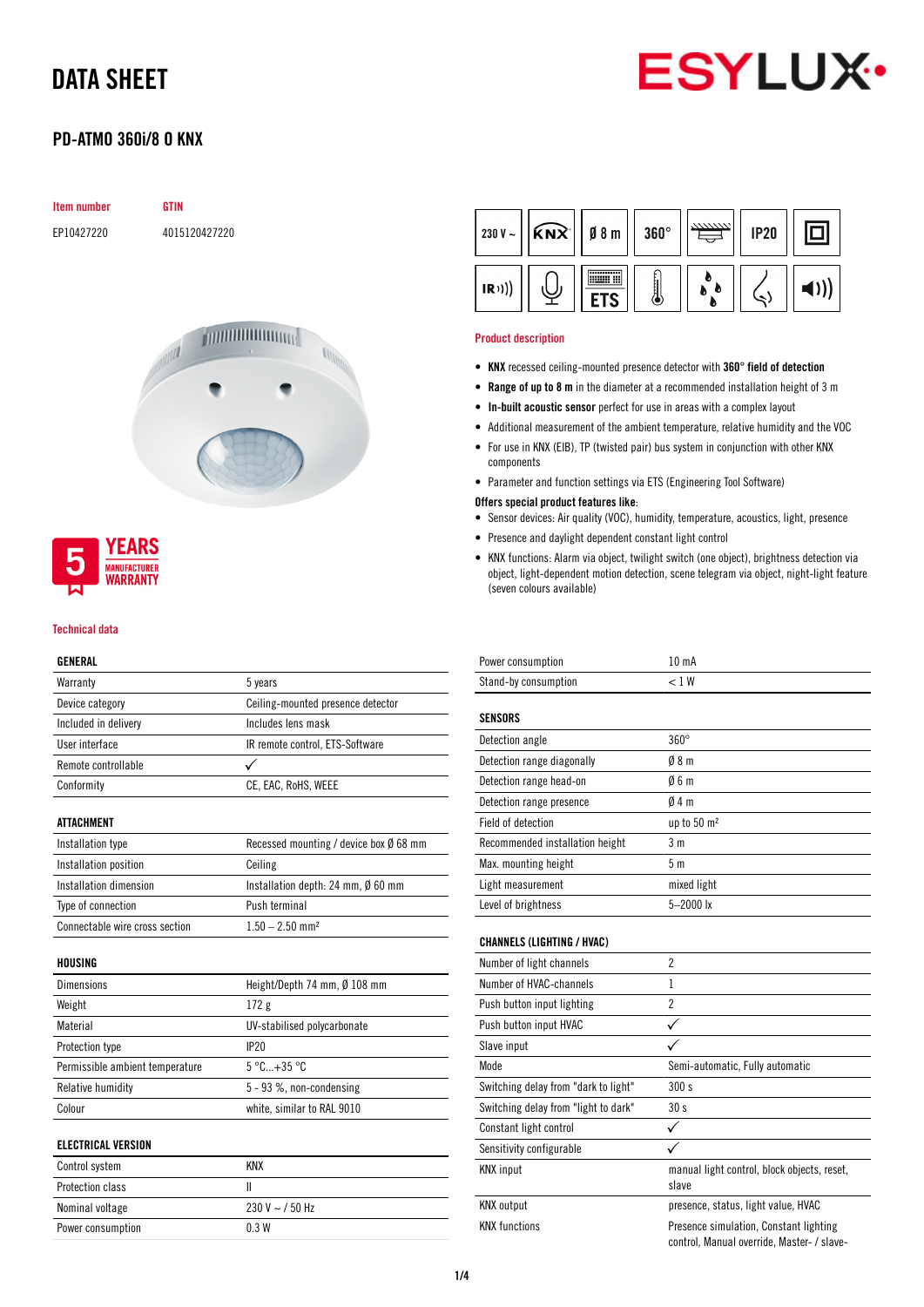### PD-ATMO 360i/8 O KNX

**ESYLUX·** 

| <b>Item number</b> | <b>GTIN</b>   |
|--------------------|---------------|
| EP10427220         | 4015120427220 |
|                    |               |

|                                          | toiminto, Night-light feature, Sensitivity<br>configurable, Sends a telegram at regular<br>intervals |
|------------------------------------------|------------------------------------------------------------------------------------------------------|
| Channel                                  | <b>C1</b> Lighting                                                                                   |
| <b>Function</b>                          | Switching, Regulate                                                                                  |
| Switch contact                           | <b>Bus system</b>                                                                                    |
| Push button input                        |                                                                                                      |
| Impulse mode                             |                                                                                                      |
| Switch-off delay time                    | 30 s720 min (adjustable in steps)                                                                    |
| Orientation light                        | disabled/10 - 50 $\%$ , 2 values can be selected                                                     |
| Switch-off delay time, orientation light | 60 s 250 min                                                                                         |
| Channel                                  | <b>C2</b> Lighting                                                                                   |
| <b>Function</b>                          | Switching, Regulate                                                                                  |
| Offset setting                           | c2 offset from c1 $(-100\%$ to $+100\%)$                                                             |

| Switch contact                           | Bus system                                       |
|------------------------------------------|--------------------------------------------------|
| Push button input                        |                                                  |
| Impulse mode                             |                                                  |
| Switch-off delay time                    | 10 s60 min (adjustable in steps)                 |
| Orientation light                        | disabled/10 - 50 $\%$ , 2 values can be selected |
| Switch-off delay time, orientation light | 60 s 250 min                                     |
| Channel                                  | C <sub>3</sub> HVAC                              |
| <b>Function</b>                          | Switching                                        |
| Switch contact                           | Bus system                                       |
| Push button input                        |                                                  |
| Switch-on delay                          | 120 s30 min                                      |
| Impulse mode                             |                                                  |
| Switch-off delay time                    | 60 s720 min (adjustable in steps)                |

#### Factory settings

#### GENERAL

| Sensitivity                                   | 90 %   |
|-----------------------------------------------|--------|
| Orientation light ON                          |        |
| Orientation light, depending on<br>brightness |        |
| Switching threshold for orientation light     | 500 lx |
| Deviation (%)                                 | $0\%$  |
| Luminous efficiency switch-on value           | 60%    |
|                                               |        |

| Operating mode                           | fully automatic     |
|------------------------------------------|---------------------|
| Level of brightness/switching threshold  | 500 lx              |
| Switch-off delay time                    | $5 \text{ min}$     |
| Luminous efficiency of orientation light | 10%                 |
| Channel                                  | C <sub>2</sub> HVAC |
| Operating mode                           | fully automatic     |
| Level of brightness/switching threshold  | 500 lx              |
| Switch-off delay time                    | $60$ min            |
| Luminous efficiency of orientation light | 25%                 |

#### CHANNELS (LIGHTING / HVAC)

Channel Channel C1 Lighting

## Accessories

| <b>Product designation</b>      | Item number | <b>Product description</b>                                                                                                                | <b>GTIN</b>   |
|---------------------------------|-------------|-------------------------------------------------------------------------------------------------------------------------------------------|---------------|
| <b>Mounting</b>                 |             |                                                                                                                                           |               |
| COMPACT MOUNTING BOX IP20 SM WH | EP10425370  | Surface-mounted box for COMPACT series, IP20, white                                                                                       | 4015120425370 |
| COMPACT MOUNTING BOX IP54 SM WH | EP10425905  | Surface-mounted box for COMPACT series, IP54, white                                                                                       | 4015120425905 |
| MOUNTING SET IP20 FM 62 WH      | EP10425929  | Recessed ceiling mounting set includes installation bracket and dust-protected box, 62 mm                                                 | 4015120425929 |
| Protection                      |             |                                                                                                                                           |               |
| BASKET GUARD ROUND LARGE        | EM10425608  | Basket guard for presence and motion detectors and smoke detectors, Ø 180 mm, height 90 mm                                                | 4015120425608 |
| BASKET GUARD ROUND SMALL        | EM10425615  | Basket guard for presence and motion detectors and smoke detectors, Ø 165 mm, height 70 mm                                                | 4015120425615 |
| <b>Remote control</b>           |             |                                                                                                                                           |               |
| ESY-Pen                         | EP10425356  | ESY-Pen and ESY-App, two tools for every task: (1) Parameterisation, (2) remote control, (3) light<br>measurement, (4) project management | 4015120425356 |
| REMOTE CONTROL PDI/USER         | EM10425547  | IR remote control for end users of presence detectors                                                                                     | 4015120425547 |
| <b>TELESCOPE MAGNET</b>         | EC10430022  | Telescope magnet                                                                                                                          | 4015120430022 |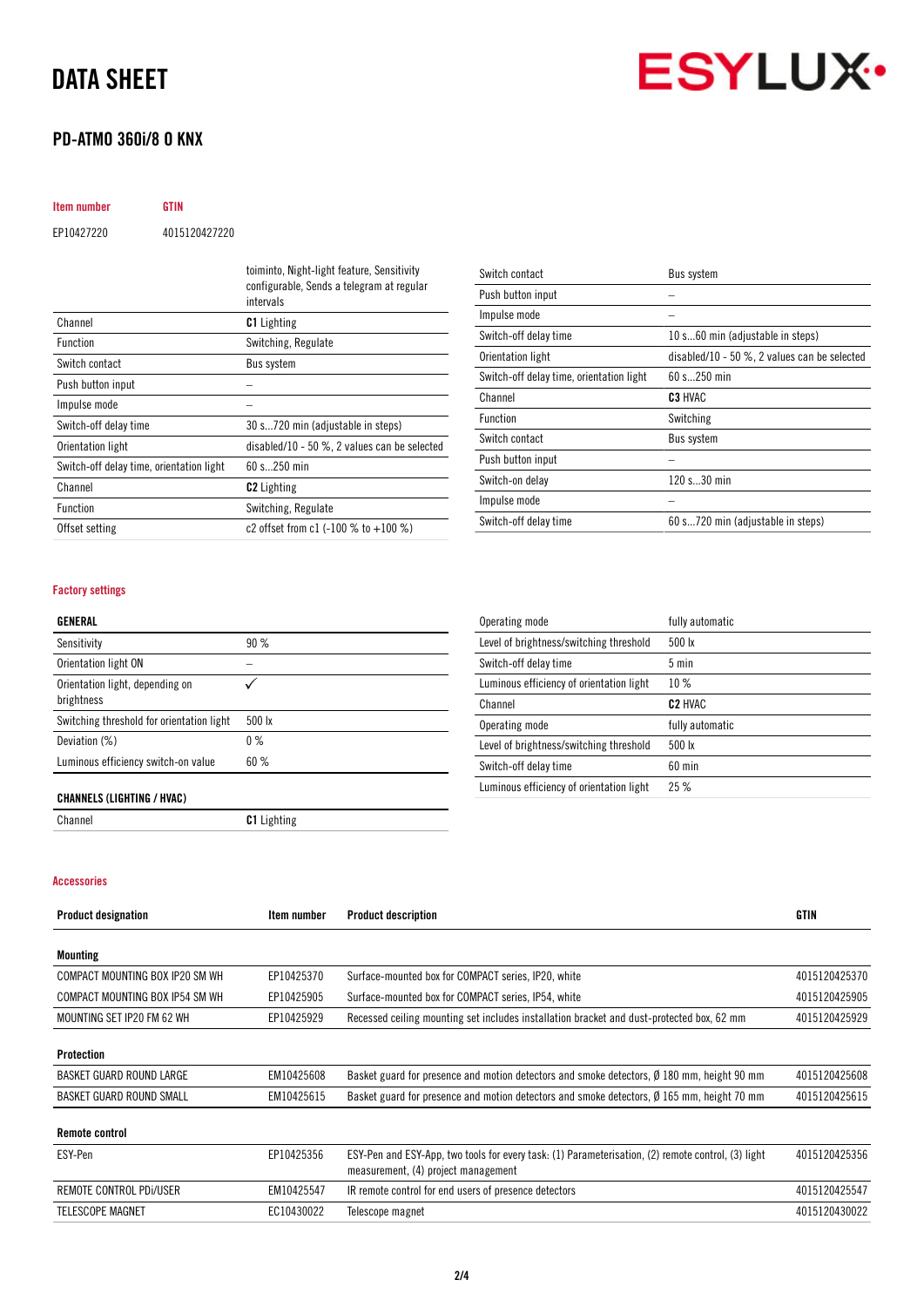

### PD-ATMO 360i/8 O KNX

#### Item number GTIN

EP10427220 4015120427220



#### Circuit diagram



*Standard operation*

#### Detailed product description

- KNX recessed ceiling-mounted presence detector with 360° field of detection
- Range of up to 8 m in the diameter at a recommended installation height of 3 m
- In-built acoustic sensor perfect for use in areas with a complex layout
- Additional detection of ambient temperature, relative humidity and VOCs; where a limit value is exceeded, an acoustic warning can be generated
- For use in KNX (EIB), TP (twisted pair) bus system in conjunction with other KNX components
- Parameter and function settings via ETS (Engineering Tool Software)
- Manual, temporary switching/dimming via user remote control